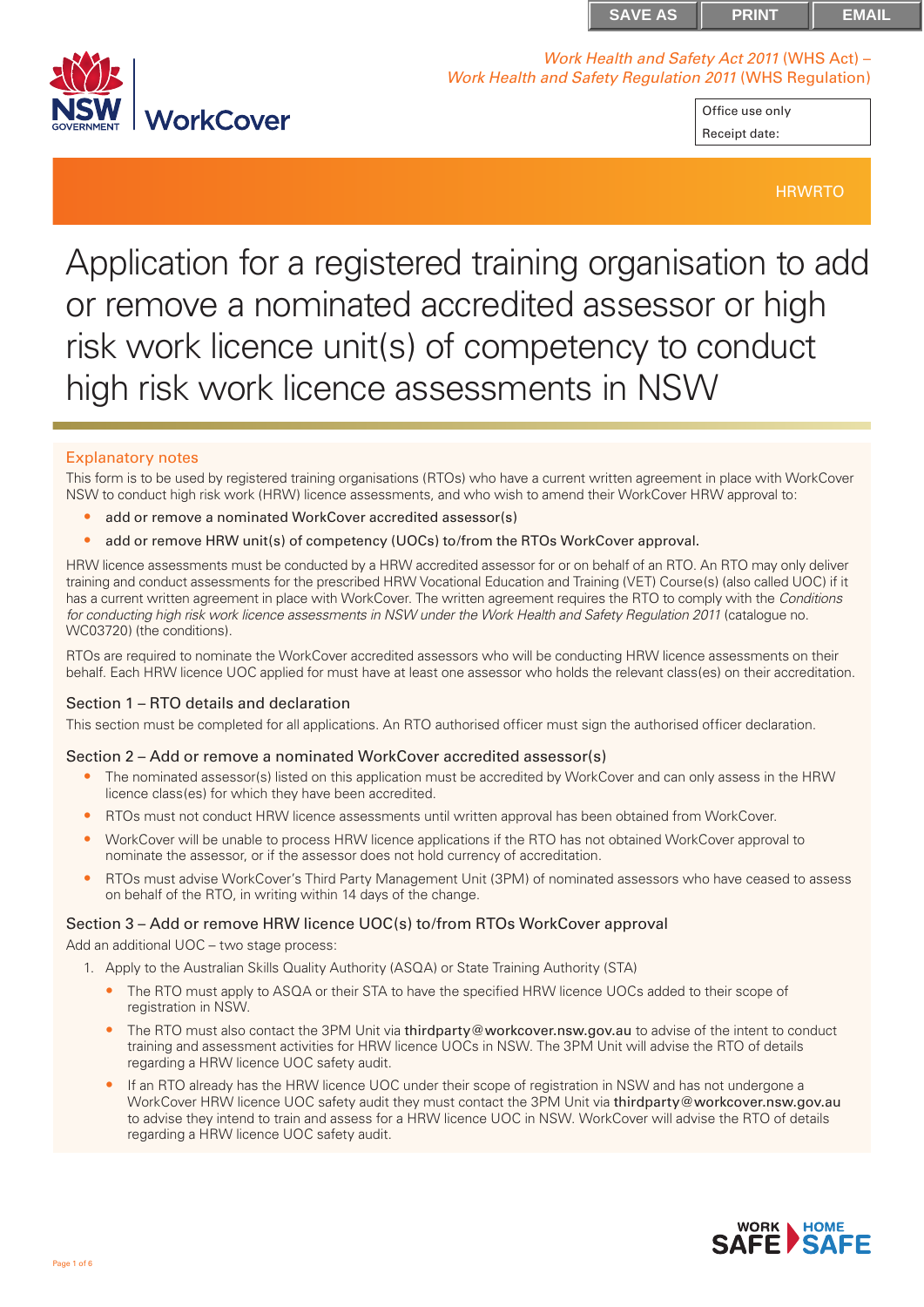2. Complete and lodge this application form. The RTO should complete and submit this form to the 3PM Unit (contact details below). The 3PM Unit will advise the RTO of the outcome of this application in writing.

Remove a HRW licence UOC:

• RTOs must also complete section 3 if a HRW UOC has been removed from their scope of registration or they no longer wish to be approved for a HRW UOC(s), within 14 calendar days of the change.

An RTO must not train and assess for HRW licence UOCs or engage an accredited assessor(s) to conduct HRW licence assessments, unless prior written approval has been obtained from 3PM.

#### **Lodgement**

Fax this application form to: (02) 9287 5994, email to thirdparty@workcover.nsw.gov.au or post to 3PM Unit, WorkCover NSW, Locked Bag 2906, Lisarow, NSW 2252.

If an RTO's application is unsuccessful, written confirmation will be provided, including the reason(s) for the decision. If the RTO disagrees with WorkCover's decision about the application, a written request for an internal review may be made to the Team Coordinator, Governance and Appeals, WorkCover NSW, PO Box 592, Richmond, NSW 2753 within 28 days of being notified of the decision.

An independent person will review the decision. The RTO may submit additional evidence when requesting a review, which will be taken into account during the review. The RTO will be advised in writing of the decision of the internal reviewer within 60 days of WorkCover receiving the request, or within 60 days of providing additional information to support the application, whichever is the latter.

For further information, please contact the 3PM Unit, WorkCover NSW:

Hotline: 1800 855 969 (8.30 am to 5.00 pm Monday to Friday) Fax: (02) 9287 5994 Email: thirdparty@workcover.nsw.gov.au

#### Privacy statement

Information provided in this form will not be used or disclosed except in accordance with the requirements of the *Privacy and Personal Information Protection Act 1998* (PPIP Act) and/or *Government Information (Public Access) Act 2009* (GIPA Act).

This information is collected by WorkCover for the purposes of undertaking the evaluation, assessment and processing of an application for conducting training and assessment for HRW licences as required by the WHS Act and WHS Regulation, and for the purpose of ensuring compliance with that legislation.

WorkCover may also use this information for the purposes of confirming applicant details and to establish and maintain a database. The information may also be used to assist the WorkCover inspectorate with their work generally and may also be made available to other NSW state government agencies, other state or territory training authorities or the commonwealth, state or territory work health safety regulatory authorities.

Except for the purpose of prosecution or the purposes referred to above and unless such disclosure is otherwise required or permitted by law the information will not be otherwise accessed by any third parties in a way that would identify the individual, without the consent of that individual.

Applicants are able to gain access to personal information held by WorkCover pertaining to this application. You may also apply to WorkCover to access and correct any of your own personal information that WorkCover may hold if that information is inaccurate, incomplete, not relevant or out of date. Applications must be made in writing to the Privacy Contact Officer, WorkCover NSW, Locked Bag 2906, Lisarow, NSW 2252.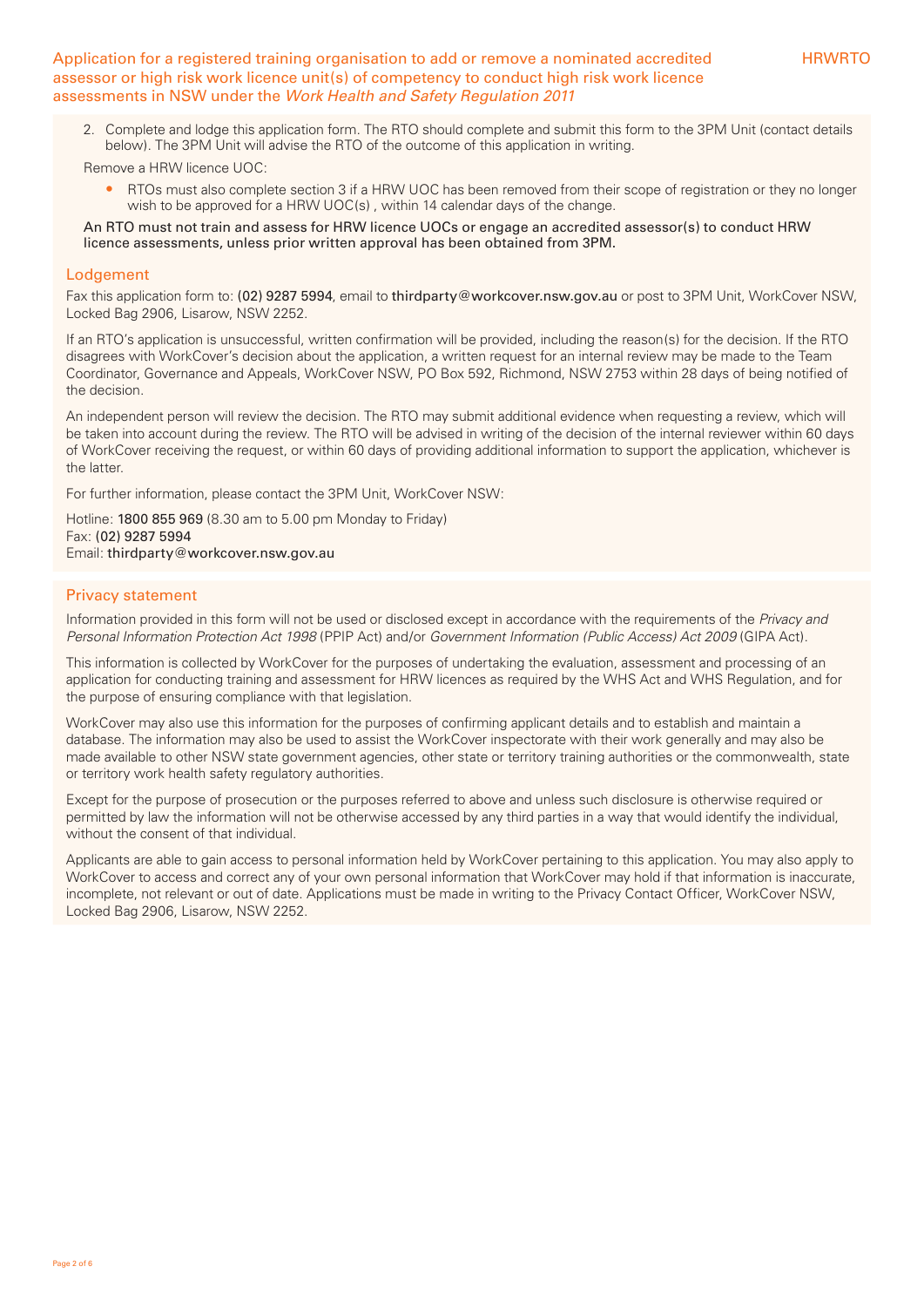#### SECTION 1 – RTO'S DETAILS

This section must be completed for all applications.

- The RTO registered name is the name of the company or business, as it has been registered with ASQA or the relevant STA (not the trading name).
- The RTO registration number denotes the registration number issued to the RTO by ASQA or the relevant STA.
- Expiry date denotes the date that the registration of an RTO is due to expire with ASQA or the relevant STA.
- Authorised officer(s) are the current contact person(s) listed for the RTO on training.gov.au
- The Authorised officer(s) must sign this form.

#### RTO registered name

| $\rm H$                                                                          | a                               |  | $\circ$ |  | N | a | t                                                             | п. | $\circ$ | n |  | T | r | a                                                                                | i | n | i | n | g |  | Ρ |  | $\vee$ |  | Г |  |  |  |  |  |
|----------------------------------------------------------------------------------|---------------------------------|--|---------|--|---|---|---------------------------------------------------------------|----|---------|---|--|---|---|----------------------------------------------------------------------------------|---|---|---|---|---|--|---|--|--------|--|---|--|--|--|--|--|
|                                                                                  |                                 |  |         |  |   |   |                                                               |    |         |   |  |   |   |                                                                                  |   |   |   |   |   |  |   |  |        |  |   |  |  |  |  |  |
|                                                                                  | RTO trading name (if different) |  |         |  |   |   |                                                               |    |         |   |  |   |   |                                                                                  |   |   |   |   |   |  |   |  |        |  |   |  |  |  |  |  |
|                                                                                  |                                 |  |         |  |   |   |                                                               |    |         |   |  |   |   |                                                                                  |   |   |   |   |   |  |   |  |        |  |   |  |  |  |  |  |
|                                                                                  |                                 |  |         |  |   |   |                                                               |    |         |   |  |   |   |                                                                                  |   |   |   |   |   |  |   |  |        |  |   |  |  |  |  |  |
| WorkCover approval number<br>2 <sub>1</sub><br>8<br>8<br>$\mathbf 0$<br> 0 <br>6 |                                 |  |         |  |   |   | RTO registration number<br>3 <sub>1</sub><br>8<br>5<br>2<br>4 |    |         |   |  |   |   | Registration expiry date (on training.gov.au)<br>7<br>6<br>2<br>$\mathbf 0$<br>6 |   |   |   |   |   |  |   |  |        |  |   |  |  |  |  |  |

### Authorised officer

| Name         |          |          |   |                        |  |   |              |                |              |          |     |    |               |   |         |                                      |                        |          |   |   |                    |  |  |  |  |  |
|--------------|----------|----------|---|------------------------|--|---|--------------|----------------|--------------|----------|-----|----|---------------|---|---------|--------------------------------------|------------------------|----------|---|---|--------------------|--|--|--|--|--|
| K            | a        | $\sim$   | e | n                      |  | S | t            | a              | t            | . .<br>h | a   | m  |               |   |         |                                      |                        |          |   |   |                    |  |  |  |  |  |
|              | Position |          |   |                        |  |   |              |                |              |          |     |    |               |   |         |                                      |                        |          |   |   |                    |  |  |  |  |  |
| $\mathsf{C}$ | n<br>ᆠᅶ  | <b>.</b> | e | $\epsilon$<br><b>_</b> |  | Ε | $\mathbf{x}$ | e <sub>h</sub> | $\mathbf{C}$ | u II     | 't⊾ | i∥ | $\mathbf {V}$ | e | $\circ$ | $\overline{\phantom{0}}$<br><b>.</b> | $\epsilon$<br><b>+</b> | <b>+</b> | C | e | $\sim$<br><b>.</b> |  |  |  |  |  |

#### I hereby declare that:

- 1. The information contained in this application is true and correct in every particular.
- 2. The RTO has not had its registration expired, cancelled or suspended or been placed under investigation by ASQA and/or a STA in any state or territory.
- 3. The RTO's authorised officers have not been placed under investigation, suspended or cancelled from delivering services by ASQA and/or a STA in any state or territory, or by a commonwealth, state or territory WHS/occupational health and safety (OHS) regulatory authority. If yes, please provide details of any other accreditations held with other states, territories and the commonwealth including any conditions placed on those accreditations in an attachment.
- 4. The RTO and its authorised officers have never been convicted or found guilty of an offence under the WHS Act or WHS Regulation or any WHS/OHS law of another state, territory or the commonwealth. If yes, please provide details in an attachment.
- 5. The RTO has never entered into an enforceable undertaking under the WHS Act or under the WHS/OHS law of another state, territory or the commonwealth. If, yes please provide details in an attachment.
- 6. The RTO has never been previously refused an equivalent approval under a WHS/OHS law of another state, territory or the commonwealth. If yes, please give details in an attachment.
- 7. The RTO agrees to:
	- deliver HRW licence UOCs in accordance with the VET standards
	- will only engage WorkCover accredited assessors to assess for nationally recognised licences to perform HRW in NSW.
- 8. The RTO consents to the making of enquiries of, and the exchange of information with AQSA and/or STA or any commonwealth, state or territory work health and safety regulatory authority regarding activities relevant to this application and any approval provided by WorkCover in respect of it.
- 9. The RTO agrees to abide by the conditions and agreement with WorkCover and acknowledges that any breach of these may result in the suspension or cancellation of an RTO's WorkCover agreement to deliver HRW licence UOCs in NSW.

| Signature of authorised officer | Date (DD/MM/YYYY) |
|---------------------------------|-------------------|
|                                 |                   |
|                                 |                   |

It is an offence under the *Crimes Act 1900* (Crimes Act) and WHS Act to make a false or misleading statement in the form, heavy penalties apply.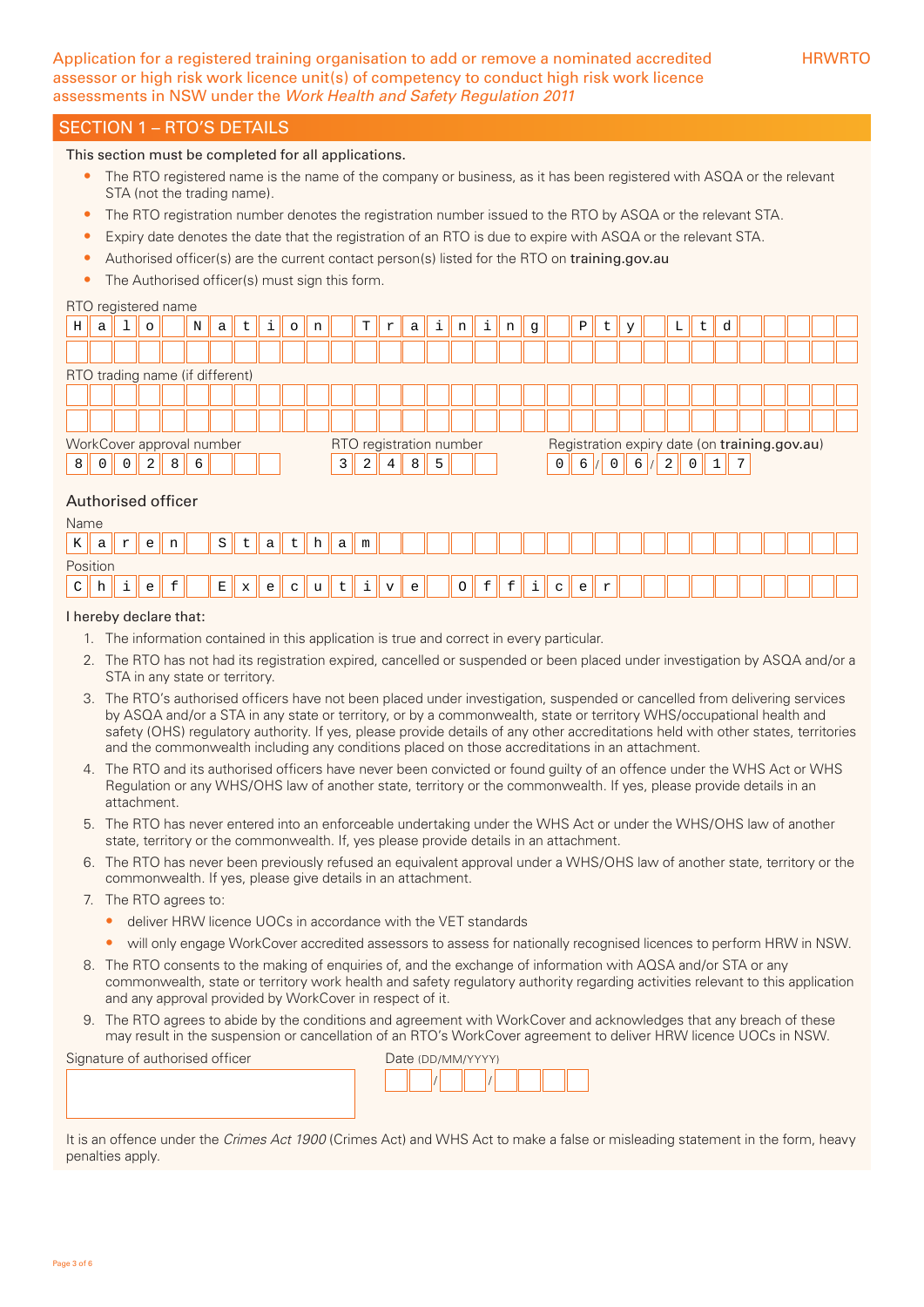## SECTION 2 – ADD OR REMOVE NOMINATED WORKCOVER ACCREDITED ASSESSOR(S)

Only a WorkCover accredited assessor may conduct assessments in NSW for a HRW licence.

- List the details of WorkCover accredited assessors who you wish to add/remove from the RTO approval.
- Obtain the assessor's signature to verify the affiliation.
- WorkCover accredited assessor(s) must only conduct assessments for those classes in which they have been accredited to do so by WorkCover.

RTOs must:

- Obtain written approval from WorkCover to add additional accredited assessors prior to engaging the assessor to conduct licence assessments.
- Notify the 3PM Unit when ceasing an affiliation with a WorkCover accredited assessor, within 14 calendar days.

#### Assessor declaration

By signing to confirm an affiliation with an RTO, the below listed WorkCover accredited assessor(s) consent to the making of enquiries of, and the exchange of information with, ASQA or any other state or territory training authority, or commonwealth, state or territory work health and safety regulatory authority regarding activities relevant to this application, and any approval provided by WorkCover in respect of it.

#### Please tick ✔ either Add or Remove

- $\Box$  Add (complete all details below including obtaining assessor signature)
- Remove (name and accreditation number only required)

| Assessor name                                                                          |  |  |  |  |  |  |  |  |  |  |  |
|----------------------------------------------------------------------------------------|--|--|--|--|--|--|--|--|--|--|--|
|                                                                                        |  |  |  |  |  |  |  |  |  |  |  |
| Assessor accreditation number                                                          |  |  |  |  |  |  |  |  |  |  |  |
|                                                                                        |  |  |  |  |  |  |  |  |  |  |  |
| Accredited classes                                                                     |  |  |  |  |  |  |  |  |  |  |  |
|                                                                                        |  |  |  |  |  |  |  |  |  |  |  |
|                                                                                        |  |  |  |  |  |  |  |  |  |  |  |
| Accreditation expiry date (DD/MM/YYYY)<br>Assessor date of birth<br>Assessor signature |  |  |  |  |  |  |  |  |  |  |  |
|                                                                                        |  |  |  |  |  |  |  |  |  |  |  |
| (for identification purposes)                                                          |  |  |  |  |  |  |  |  |  |  |  |
| Relationship with RTO (eg employee, contractor, partner, owner/director)               |  |  |  |  |  |  |  |  |  |  |  |
| Please tick $\blacktriangleright$ either Add or Remove                                 |  |  |  |  |  |  |  |  |  |  |  |
| Add (complete all details below – including obtaining assessor signature)              |  |  |  |  |  |  |  |  |  |  |  |
| Remove (name and accreditation number only required)                                   |  |  |  |  |  |  |  |  |  |  |  |
| Assessor name                                                                          |  |  |  |  |  |  |  |  |  |  |  |

| Assessor accreditation number                                            |                        |                    |  |  |  |  |  |  |  |  |  |
|--------------------------------------------------------------------------|------------------------|--------------------|--|--|--|--|--|--|--|--|--|
| Accredited classes                                                       |                        |                    |  |  |  |  |  |  |  |  |  |
|                                                                          |                        |                    |  |  |  |  |  |  |  |  |  |
|                                                                          |                        |                    |  |  |  |  |  |  |  |  |  |
| Accreditation expiry date (DD/MM/YYYY)                                   | Assessor date of birth | Assessor signature |  |  |  |  |  |  |  |  |  |
|                                                                          |                        |                    |  |  |  |  |  |  |  |  |  |
| (for identification purposes)                                            |                        |                    |  |  |  |  |  |  |  |  |  |
| Relationship with RTO (eg employee, contractor, partner, owner/director) |                        |                    |  |  |  |  |  |  |  |  |  |
|                                                                          |                        |                    |  |  |  |  |  |  |  |  |  |

Note: This page may be photocopied and attached if additional assessor entries are required.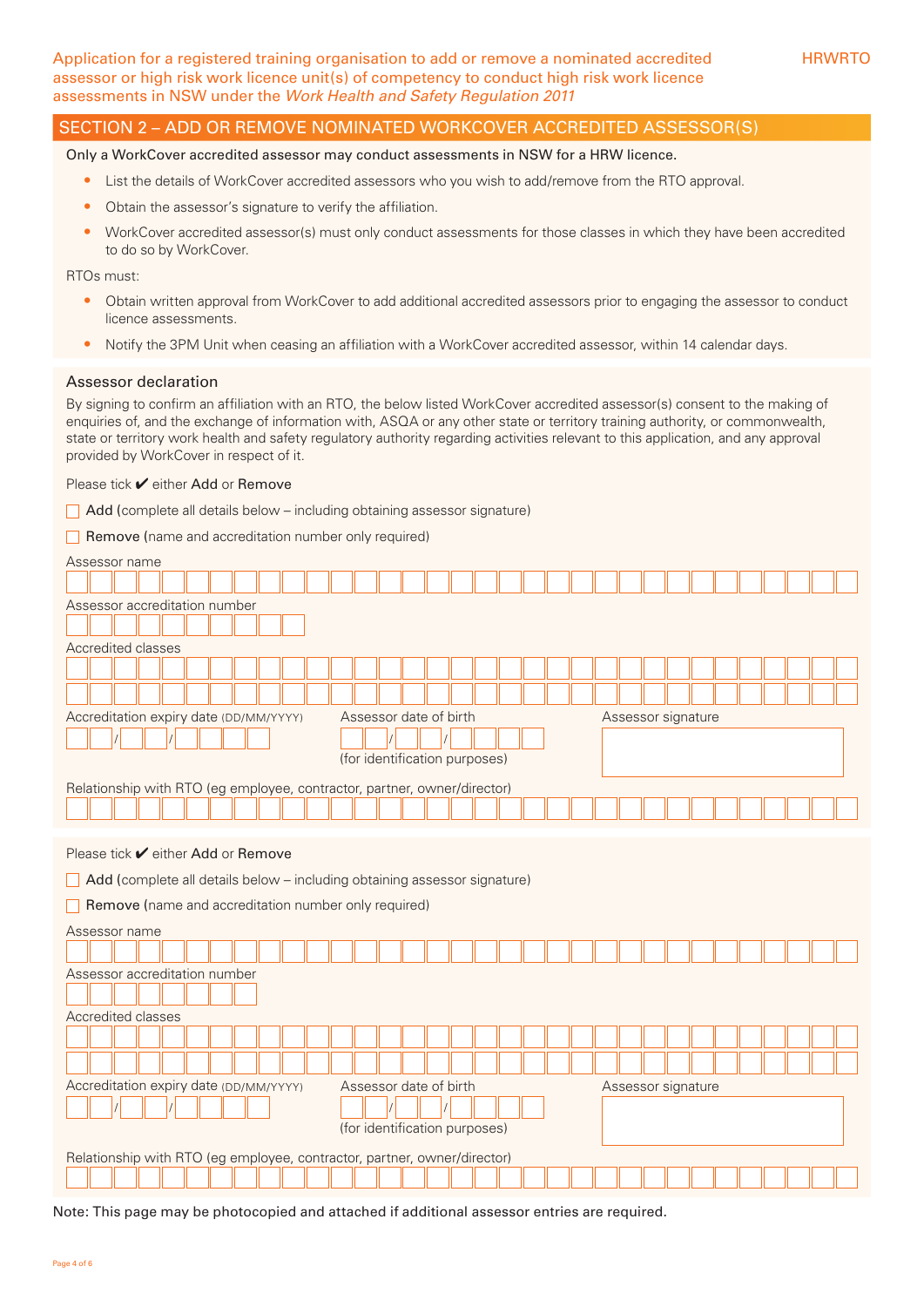# SECTION 3 – ADD OR REMOVE HRW LICENCE UOC(s) TO/FROM AN RTOs WORKCOVER APPROVAL

Please tick ✔ the licence class(es)/UOC(s) requested for approval to add or remove from an RTO's WorkCover approval.

|     | Must tick $V$<br>either                                                         |           | VET course/<br><b>UOC</b> number | <b>VET course/UOC name</b>                                             |  |  |  |  |  |  |  |
|-----|---------------------------------------------------------------------------------|-----------|----------------------------------|------------------------------------------------------------------------|--|--|--|--|--|--|--|
|     | CPC08 Construction, Plumbing and Services Integrated Framework Training Package |           |                                  |                                                                        |  |  |  |  |  |  |  |
| Add | Remove                                                                          |           |                                  |                                                                        |  |  |  |  |  |  |  |
|     |                                                                                 | <b>PB</b> | CPCCLBM3001A                     | Licence to operate a concrete placing boom                             |  |  |  |  |  |  |  |
|     |                                                                                 | DG        | CPCCLDG3001A                     | Licence to perform dogging                                             |  |  |  |  |  |  |  |
|     |                                                                                 | HP        | CPCCLHS3001A                     | Licence to operate a personnel and materials hoist                     |  |  |  |  |  |  |  |
|     |                                                                                 | <b>HM</b> | CPCCLHS3002A                     | Licence to operate a materials hoist                                   |  |  |  |  |  |  |  |
|     |                                                                                 | <b>RB</b> | CPCCLRG3001A                     | Licence to perform rigging – basic level                               |  |  |  |  |  |  |  |
|     |                                                                                 | RI.       | CPCCLRG3002A                     | Licence to perform rigging – intermediate level                        |  |  |  |  |  |  |  |
|     |                                                                                 | <b>RA</b> | CPCCLRG4001A                     | Licence to perform rigging – advanced level                            |  |  |  |  |  |  |  |
|     |                                                                                 | <b>SB</b> | CPCCLSF2001A                     | Licence to erect, alter and dismantle scaffolding - basic level        |  |  |  |  |  |  |  |
|     |                                                                                 | <b>SI</b> | CPCCLSF3001A                     | Licence to erect, alter and dismantle scaffolding – intermediate level |  |  |  |  |  |  |  |
|     |                                                                                 | <b>SA</b> | CPCCLSF4001A                     | Licence to erect, alter and dismantle scaffolding – advanced level     |  |  |  |  |  |  |  |
|     |                                                                                 | <b>CT</b> | CPCCLTC4001A                     | Licence to operate a tower crane                                       |  |  |  |  |  |  |  |
|     |                                                                                 | CS.       | CPCCLTC4002A                     | Licence to operate a self-erecting tower crane                         |  |  |  |  |  |  |  |

|     |               |                | <b>TLI 10 Transport and Logistics Training Package</b> |                                                                                        |
|-----|---------------|----------------|--------------------------------------------------------|----------------------------------------------------------------------------------------|
| Add | <b>Remove</b> |                |                                                        |                                                                                        |
|     |               | <b>CV</b>      | TLILIC0012A                                            | Licence to operate a vehicle loading crane (capacity 10 metre tonnes and above)        |
|     |               | <b>CD</b>      | TLILIC3004A                                            | Licence to operate a derrick crane                                                     |
|     |               | CP             | TLILIC3007A                                            | Licence to operate a portal boom crane                                                 |
|     |               | C <sub>2</sub> | TLILIC3008A                                            | Licence to operate a slewing mobile crane (up to 20 tonnes)                            |
|     |               | C <sub>6</sub> | TLILIC4009A                                            | Licence to operate a slewing mobile crane (up to 60 tonnes)                            |
|     |               | C <sub>1</sub> | TLILIC4010A                                            | Licence to operate a slewing mobile crane (up to 100 tonnes)                           |
|     |               | CO             | TLILIC4011A                                            | Licence to operate a slewing mobile crane (over 100 tonnes)                            |
|     |               | CB.            | TLILIC3003A                                            | Licence to operate a bridge and gantry crane                                           |
|     |               | <b>CN</b>      | TLILIC3006A                                            | Licence to operate a non-slewing mobile crane (greater than three tonnes capacity)     |
|     |               | <b>WP</b>      | TLILIC2005A                                            | Licence to operate a boom type elevating work platform (boom length 11 metres or more) |
|     |               | LF             | TLILIC2001A                                            | Licence to operate a forklift truck                                                    |
|     |               | LO             | TLILIC2002A                                            | Licence to operate an order picking forklift truck                                     |

|     | 30498QLD Course in Operating Pressure Equipment |           |            |                                      |  |  |  |  |  |  |  |
|-----|-------------------------------------------------|-----------|------------|--------------------------------------|--|--|--|--|--|--|--|
| Add | Remove                                          |           |            |                                      |  |  |  |  |  |  |  |
|     |                                                 | TO.       | OHSCER242A | Operate a turbine                    |  |  |  |  |  |  |  |
|     |                                                 | ES        | OHSCER243A | Operate a reciprocating steam engine |  |  |  |  |  |  |  |
|     |                                                 | <b>BB</b> | OHSCER239A | Operate a boiler (basic)             |  |  |  |  |  |  |  |
|     |                                                 | BI        | OHSCER240A | Operate a boiler (intermediate)      |  |  |  |  |  |  |  |
|     |                                                 | <b>BA</b> | OHSCER241A | Operate a boiler (advanced)          |  |  |  |  |  |  |  |

Note: See attachment 2 of the conditions for additional notes on currency of UOC numbers, boiler and reach stacker classes.